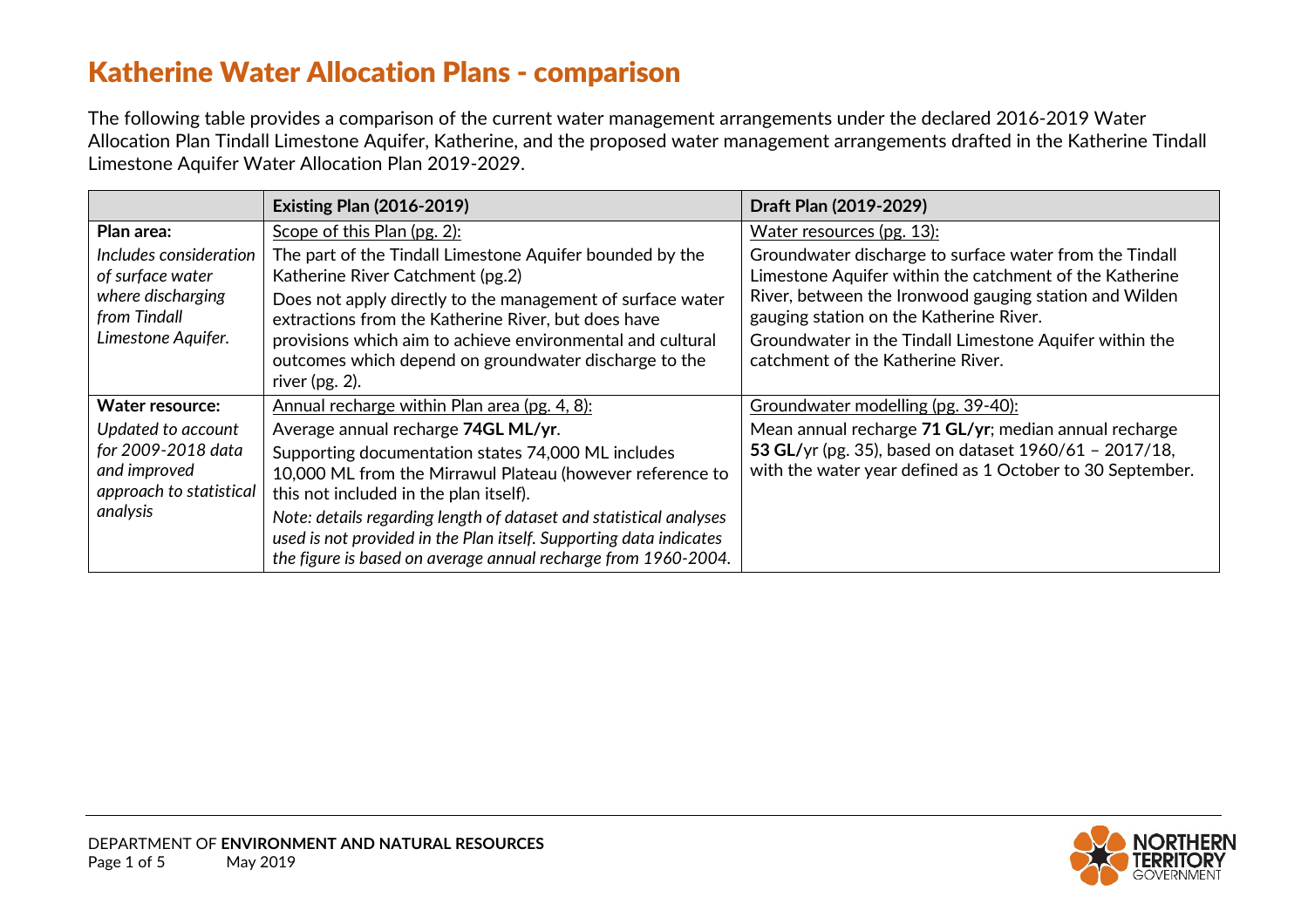|                                                                                                                                                                                                                                                                                  | <b>Existing Plan (2016-2019)</b>                                                                                                                                                                                                                                                                                                                                                                                                                                                                                                                                                                                                                                                   | Draft Plan (2019-2029)                                                                                                                                                                                                                                                                                                                                                                                                                                                                                                                                                                                                                                                                             |
|----------------------------------------------------------------------------------------------------------------------------------------------------------------------------------------------------------------------------------------------------------------------------------|------------------------------------------------------------------------------------------------------------------------------------------------------------------------------------------------------------------------------------------------------------------------------------------------------------------------------------------------------------------------------------------------------------------------------------------------------------------------------------------------------------------------------------------------------------------------------------------------------------------------------------------------------------------------------------|----------------------------------------------------------------------------------------------------------------------------------------------------------------------------------------------------------------------------------------------------------------------------------------------------------------------------------------------------------------------------------------------------------------------------------------------------------------------------------------------------------------------------------------------------------------------------------------------------------------------------------------------------------------------------------------------------|
| <b>Water requirements:</b><br>Recognises there is<br>uncertainty in<br>establishing non-<br>consumptive water<br>requirements for the<br>Katherine system<br>itself.<br>Recognises there are<br>existing commitments<br>in the form of WELs<br>and use exempt from<br>licensing. | Water for environmental, indigenous cultural and other<br>instream public benefit outcomes (pg. 12).<br>No long term volumetric figure identified. Uses the annual<br>announced allocation process to protect flows under various<br>scenarios (based on target flows in the Daly River).<br>Limits to licences (pg.15), extraction limits (pg. 19):<br>Licence limit defined as the maximum volume of water that<br>may be extracted. Commencement of the plan -<br>34,503 ML/yr, increased to 37,091 ML/yr (excl) S&D to<br>reflect 6 additional licences and capacity for additional<br>licensing.<br>Inclusion of S&D resulted in maximum extraction limit of<br>38,391 ML/yr. | Non-consumptive water requirements (pg. 36):<br>Lack of information available to set long volumetric figure for<br>non-consumptive water requirements identified as a<br>significant gap in knowledge. Needs to be addressed during<br>plan implementation.<br>Annual announced allocations used to reserve water for non-<br>consumptive uses under various scenarios (based on flows<br>measured at Katherine River at Wilden).<br>Consumptive water requirements (pg. 38):<br>Existing GWELs, SWELs and use exempt from licensing is<br>42,163 ML/yr. This is the water extraction limit, recognising<br>that AAAs determine how much of this water is actually<br>available in any given year. |
| <b>Estimated</b><br>sustainable yield:<br>Draft Plan defines<br>estimated sustainable<br>yield explicitly. The<br>interpretation of ESY<br>has changed and in<br>the absence of a ESY<br>definition in the<br>Water Act, a<br>definition is proposed<br>in the Draft Plan.       | <b>Extraction Limits (pg 19):</b><br>Extraction limits referred to in the Plan are an estimation of<br>Sustainable Yield (no specific definition of estimated<br>sustainable yield provided):<br>• Maximum extraction limit is 38,391 ML/yr<br>Long-term average annual extraction limit is<br>$\bullet$<br>22,200 ML/yr (equating to 30% of average annual<br>recharge 74,000 ML/yr).<br>The extraction limit is dynamic and will vary from year to<br>$\bullet$<br>year in response to variable discharge from the water<br>source to the Katherine River.                                                                                                                       | Estimated sustainable yield (pg. 64-66):<br>In absence of non-consumptive water requirements and<br>inability to set a specific ESY, adopts an ESY based on the<br>interpretation of ESY from current plan:<br>$ESY = 38,391 \text{ ML/yr}$<br>Critical to review and update ESY prior to any additional<br>water extraction licences issued.                                                                                                                                                                                                                                                                                                                                                      |
| Water availability:<br>Explicit statement of<br>whether there is<br>water available for<br>new or increased<br>licences to assist with<br>licensing decisions.                                                                                                                   | Not included explicitly in current Plan. Can interpret<br>extraction limits as a measure of water availability. Licences<br>equalled extraction limits therefore system was at maximum<br>allocation (note: this was not explicitly stated in the plan and<br>therefore more clarity is proposed in the new plan).                                                                                                                                                                                                                                                                                                                                                                 | Water availability (pg. 49):<br>ESY: 38,391 ML/yr<br>Water extraction limit: 42,163 ML/yr<br>$38,391 - 42,163 = -3,772$ ML/yr<br>Therefore the system is over allocated.                                                                                                                                                                                                                                                                                                                                                                                                                                                                                                                           |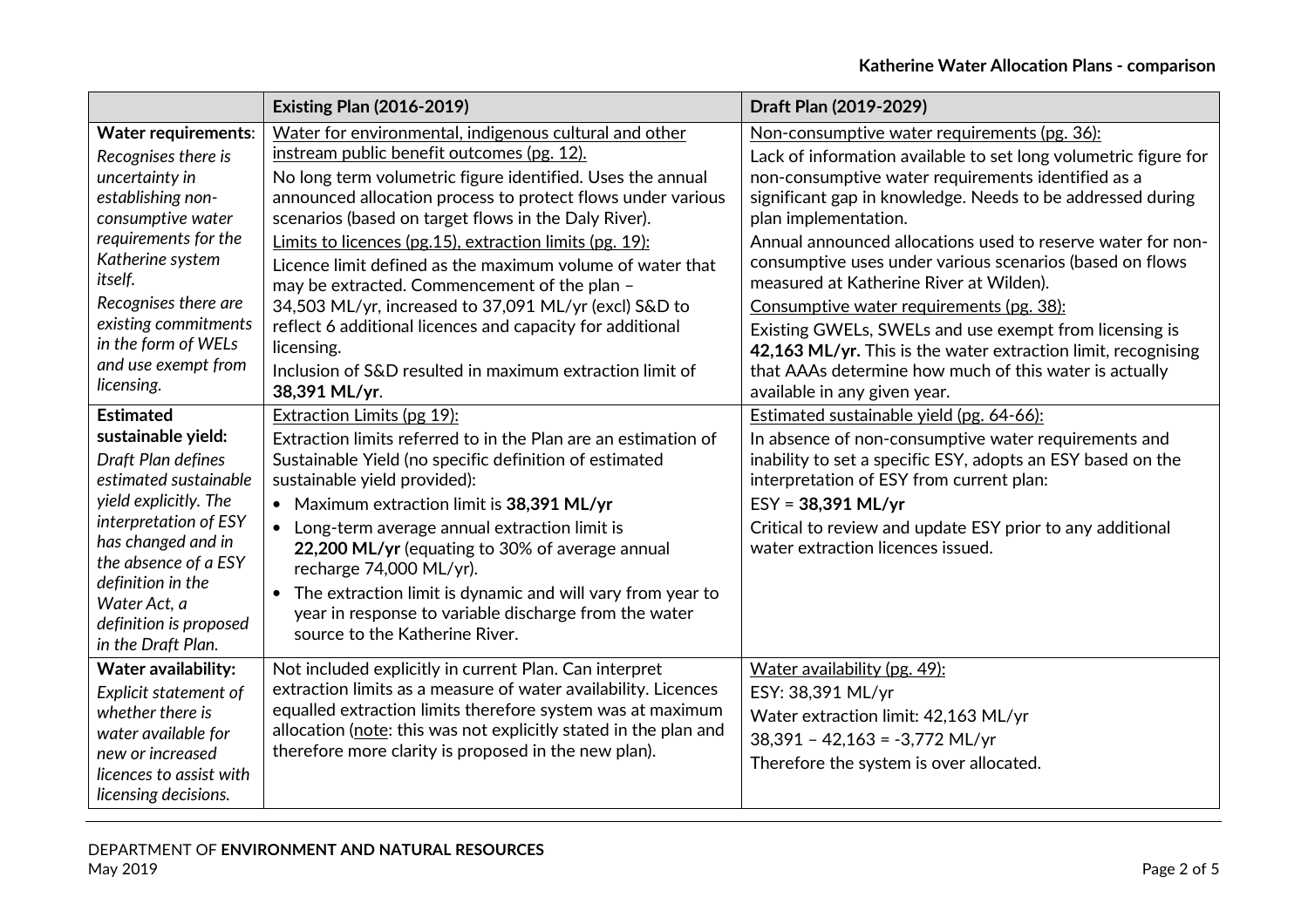|                                                                                                                                                                                                                                                                  | <b>Existing Plan (2016-2019)</b>                                                                                                                                                                                                                                                                                                                                                                                                                                                                                                                                                     | Draft Plan (2019-2029)                                                                                                                                                                                                                                                                                                                                                                                                                                                                                                                                                                                                                                                                                                                                                         |
|------------------------------------------------------------------------------------------------------------------------------------------------------------------------------------------------------------------------------------------------------------------|--------------------------------------------------------------------------------------------------------------------------------------------------------------------------------------------------------------------------------------------------------------------------------------------------------------------------------------------------------------------------------------------------------------------------------------------------------------------------------------------------------------------------------------------------------------------------------------|--------------------------------------------------------------------------------------------------------------------------------------------------------------------------------------------------------------------------------------------------------------------------------------------------------------------------------------------------------------------------------------------------------------------------------------------------------------------------------------------------------------------------------------------------------------------------------------------------------------------------------------------------------------------------------------------------------------------------------------------------------------------------------|
| <b>Beneficial uses:</b><br>Mining activity,<br>petroleum activity<br>and Strategic<br>Aboriginal Water<br>Reserve need to be<br>included.                                                                                                                        | Allocates water to the following beneficial uses (pg. 8):<br>• Environment and Cultural<br>Public Water Supply (4,076 ML/yr) (pg. 15)<br>$\bullet$<br>Agriculture, Aquaculture and Industry (33,015 MLyr note:<br>only GWELS considered) (pg. 15)<br>Rural Stock and Domestic (1,300 ML/yr pg. 13)<br>$\bullet$                                                                                                                                                                                                                                                                      | Allocates water to the following beneficial uses within the<br>consumptive pool (pg. 52):<br>• Public Water Supply (4,076 ML/yr)<br>Rural Stock and Domestic (1,964 ML/yr)<br>$\bullet$<br>• 'All other consumptive beneficial use classes' (note, these<br>need to include: Agriculture, Aquaculture, Environment,<br>Cultural, Industry, Mining Activity, Petroleum Activity<br>$(32,351 \text{ ML/yr})$<br>Strategic Aboriginal Water Reserve (treated as a sub-class<br>of other beneficial uses until the Water Act is amended) -<br>3,235 ML identified as a notional allocation.<br>• Surface and groundwater extraction required to be<br>considered.                                                                                                                  |
| <b>Annual announced</b><br>allocations:<br>Updated to reflect<br>move to Wilden as<br>monitoring location<br>and preferred gauging<br>site.<br>Proportion of river<br>flow to be protected<br>based on modelling of<br>natural scenario (i.e.<br>no extraction). | Water for Environmental, Indigenous Cultural and other<br>Instream Public Benefit Outcomes (pg.12):<br>Note: measurement of flows set at Katherine Railway Bridge /<br>Low-Level Bridge<br>Very dry years:<br>• When 1 November modelled natural flow equals<br>0.6 cumecs, 87% of discharge protected (29,043 ML/yr)<br>Dry years:<br>• When 1 November modelled natural flow equals<br>0.7 cumecs, 80% of discharge protected (31,088 ML/yr).<br>Normal and wet years:<br>• When 1 November modelled natural flow equals<br>1.1 cumecs, 70% of discharge protected (42,842 ML/yr). | Annual announced allocations (pg. 53):<br>Note: measurement of flows set at Wilden.<br>• Very dry: modelled natural flow on 1 November is less<br>than 1.8 cumecs (155 ML/day). 87% of flow protected.<br>Dry: modelled natural flow on 1 November is between 1.8<br>and 2.1 cumecs (155 ML/day to 181 ML/day). 80% of<br>flow protected.<br>Average: modelled natural flow on 1 November is<br>$\bullet$<br>between 2.1 and 2.9 cumecs (181 ML/day to<br>250 ML/day). 70% of flow protected.<br>Wet: modelled natural flow on 1 November is between<br>$\bullet$<br>2.9 and 3.6 cumecs (250 ML/day to 311 ML/day). 70% of<br>flow protected.<br>Very wet: modelled natural flow on 1 November is greater<br>$\bullet$<br>than 3.6 cumecs (311 ML/day). 70% of flow protected. |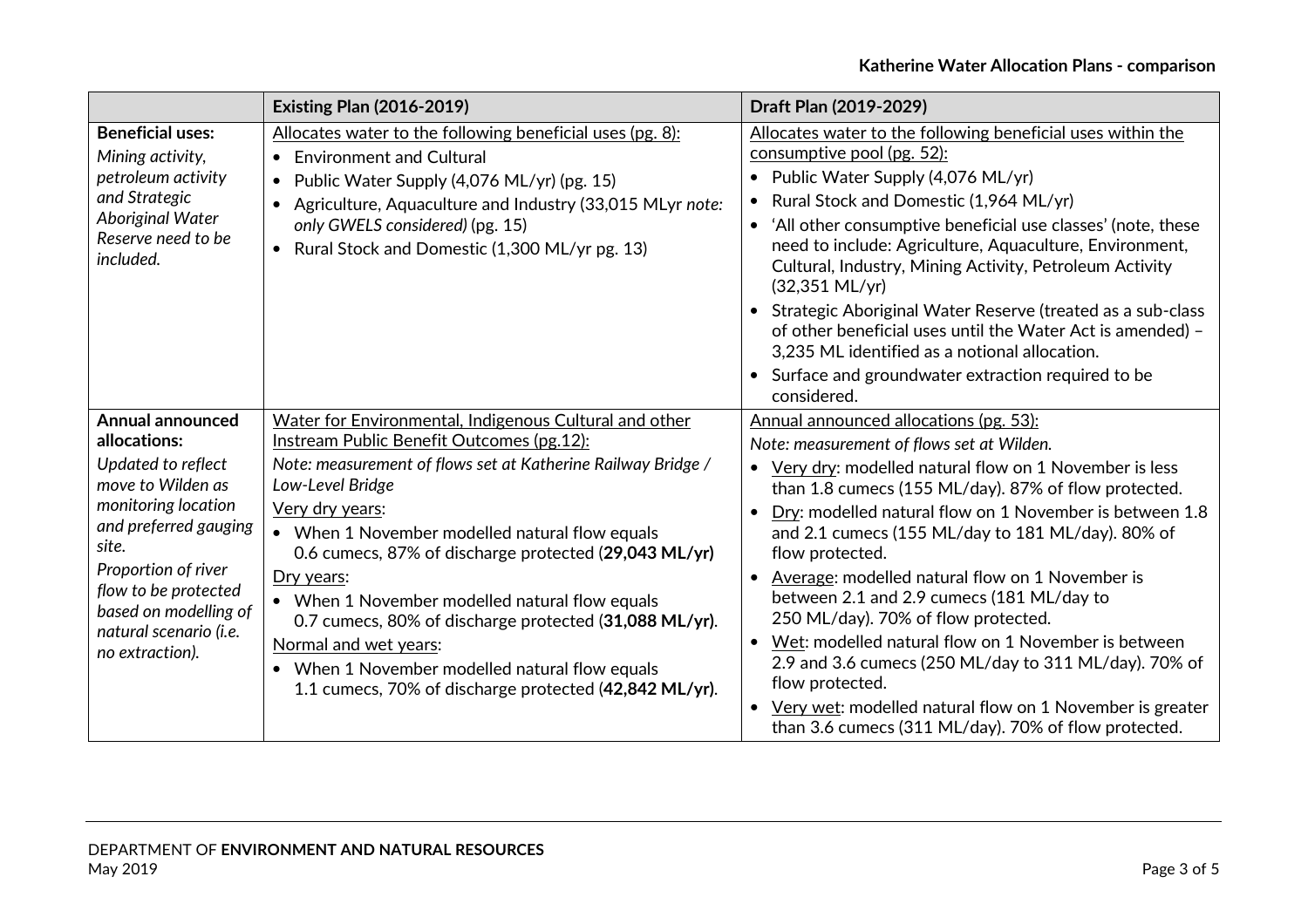|                                                                                                                                                                                                                     | <b>Existing Plan (2016-2019)</b>                                                                                                                                                                                                                                                                                                                                                                                                                                                                                                                                                                                                                                             | Draft Plan (2019-2029)                                                                                                                                                                                                                                                                                                                                                                                                                                                                                                                                                                                                                                                   |
|---------------------------------------------------------------------------------------------------------------------------------------------------------------------------------------------------------------------|------------------------------------------------------------------------------------------------------------------------------------------------------------------------------------------------------------------------------------------------------------------------------------------------------------------------------------------------------------------------------------------------------------------------------------------------------------------------------------------------------------------------------------------------------------------------------------------------------------------------------------------------------------------------------|--------------------------------------------------------------------------------------------------------------------------------------------------------------------------------------------------------------------------------------------------------------------------------------------------------------------------------------------------------------------------------------------------------------------------------------------------------------------------------------------------------------------------------------------------------------------------------------------------------------------------------------------------------------------------|
| Licence security and<br>reliability:<br>Updated datasets and<br>classifications of<br>climatic scenarios<br>result in changes to<br>the reliabilities<br>identified.                                                | Licences to take groundwater (pg. 14-15)<br>Four licence security categories: Total, High, Medium and<br>Low<br>Licence reliabilities (the percentage of years that stated<br>extraction limits would have been equalled or exceeded,<br>calculated using the lowest annual daily recorded flow for the<br>Katherine Railway Bridge and an average annual recharge of<br>74,000ML:<br>• Total security: not subject to Announced Allocations<br>therefore reliabilities 100%<br>High security: 72% reliability (1961 - 2007)<br>$\bullet$<br>Medium security: 28% reliability (1961 - 2007)<br>$\bullet$<br>Low security: $14\%$ reliability ( $1961 - 2007$ ).<br>$\bullet$ | Water extraction licence security levels and reliabilities<br>(pg. 58):<br>Re-run modelling based on licences and Wilden as measuring<br>point.<br>Four licence security categories: Total, High, Medium and<br>Low<br>Licence reliabilities (the percentage of years that stated<br>extraction limits would have been equalled or exceeded,<br>calculated by determining the climatic scenario and the<br>proportion of water required to be reserved for non-<br>consumptive water uses:<br>• Public water supply : not subject to AAAs<br>High security: 75% reliability (1960/61 - 2017/18)<br>$\bullet$<br>• Medium security: 55% reliability $(1960/61 - 2017/18)$ |
| Groundwater<br>discharge protection<br>areas:<br>No change in area,<br>renaming only<br><b>Water trading:</b><br>No major changes to<br><b>GWELS.</b> Including<br>surface water<br>extraction in<br>considerations | Water trading - water management zones (pg. 23)<br>Zones 1 and 2 established. Extraction of water from Zone 1<br>expected to impact on river flows within 1 year. Impact of<br>extraction from zone 2 expected to occur more than one<br>year later.<br>Water trading (pg. 23)<br>Complex trading rules established.                                                                                                                                                                                                                                                                                                                                                         | Low security: 25% reliability (1960/61 - 2017/18).<br>Groundwater discharge protection areas (pg. 58)<br>Zone 1 from current plan renamed groundwater discharge<br>protection are - consistent with naming convention of other<br>plans.<br>Water trading (pg. 61)<br>Simplified trading arrangements taking into consideration<br>surface and groundwater extraction. Trading subject to NTG<br>trading policies.                                                                                                                                                                                                                                                       |
| Management of<br>unused water                                                                                                                                                                                       | The plan refers to a minimum limit to extraction of 75% in<br>Schedule 8 referring to licence conditions (pg. 36).                                                                                                                                                                                                                                                                                                                                                                                                                                                                                                                                                           | Management of unused water (pg. 63)<br>No reference to minimum limit of extraction, given maturity<br>of licensing in plan area. Relies on standard licence conditions<br>and gives effect to established Policy.                                                                                                                                                                                                                                                                                                                                                                                                                                                        |